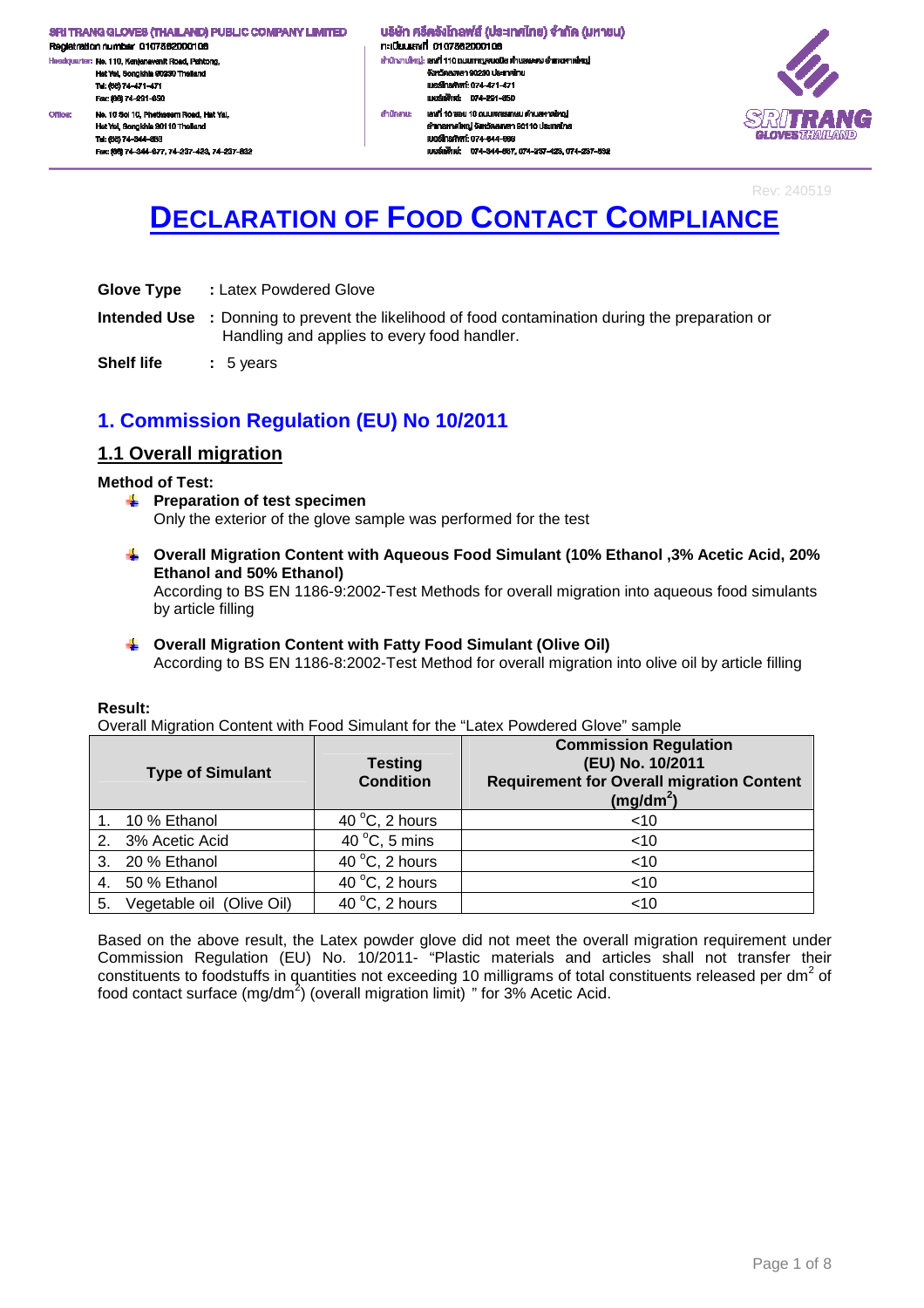#### ้นธิษัท ศรีตรังโทลฟส์ (ประเทศไทย) จำกัด (มหาชน) n: เมียนเลงที่ 0107562000106 สำนักงานใหญ่: เสงที่ 110 ถนนกาญจนอนิช ด้านสพะดง อำเภอคาดใหญ่ งังหวัดสงพลา 90230 ประเทศไทย<br>เบอร์โทรศัพท์: 074-471-471 เนอร์เฟิกล่ะ 074-201-650 ahūninu: เองที่ 10 ขอย 10 ถนนเพชรเกษม คำบลหาคใหญ่ อำเภอหาคใหญ่ จังหวัดสมุขยา 90110 ประเทศไทย IUDS TrishWrf: 074-344-003 เบอร์แพ็กซ์: 074-344-667, 074-237-423, 074-237-632



Rev: 240519

### **1.2 Heavy metal in glove**(cont'd)

#### **Method of Test:**

**Specific Migration of Heavy Metals**  4

The sample was filled with the simulations at  $40^{\circ}$ C for 2 hours as according to BS EN 1186-9:2002 and BS EN 13130-1:2004 as reference. The simulants were then analysed by inductively Coupled Plasma-Mass Spectrometry (ICP-MS).

#### **Result:**

Specific Migration of Heavy Metals (in 3% Acetic Acid) for the "Latex Powdered Glove" Sample

| <b>Test</b>      | <b>Testing</b><br><b>Condition</b> | <b>Detection</b><br>Limit (mg/kg) | <b>Commission Regulation</b><br>(EU) No. 10/2011<br><b>Requirement for Specific Migration</b><br>Limit (mg/kg)* |
|------------------|------------------------------------|-----------------------------------|-----------------------------------------------------------------------------------------------------------------|
| 1. Aluminum, Al  | 40 $\degree$ C, 2 hours            | 0.1                               | $<$ 1                                                                                                           |
| 2. Barium, Ba    | 40 $\degree$ C, 2 hours            | 0.1                               | <1                                                                                                              |
| 3. Cobalt, Co.   | 40 $\degree$ C, 2 hours            | 0.05                              | < 0.05                                                                                                          |
| 4. Copper, Cu    | 40 $\degree$ C, 2 hours            | 0.1                               | <5                                                                                                              |
| 5. Iron, Fe      | 40 $\degree$ C, 2 hours            | 0.1                               | <48                                                                                                             |
| 6. Lithium. Li   | 40 $\degree$ C, 2 hours            | 0.1                               | <0.6                                                                                                            |
| 7. Manganese, Mn | 40 $\degree$ C, 2 hours            | 0.1                               | <0.6                                                                                                            |
| 8. Zinc, Zn      | 40 $\degree$ C, 2 hours            | 0.1                               | < 25                                                                                                            |

Based on the above results, the "Latex Powdered Glove" sample met the specific migration of Heavy Metals requirements for the above tests under Commission Regulation (EU) No 10/2011.

**Reference Report** : Test Report No. 7191192769-CHM18-06-TSL **Test carried out at** : TUV SUD PSB Pte.Ltd., Singapore

Best Regards,

runlinu.

Ms. Vanlinee Laohachaiyakul Product Manager

Zosna

Ms. Rosna Yensuk Laboratory manager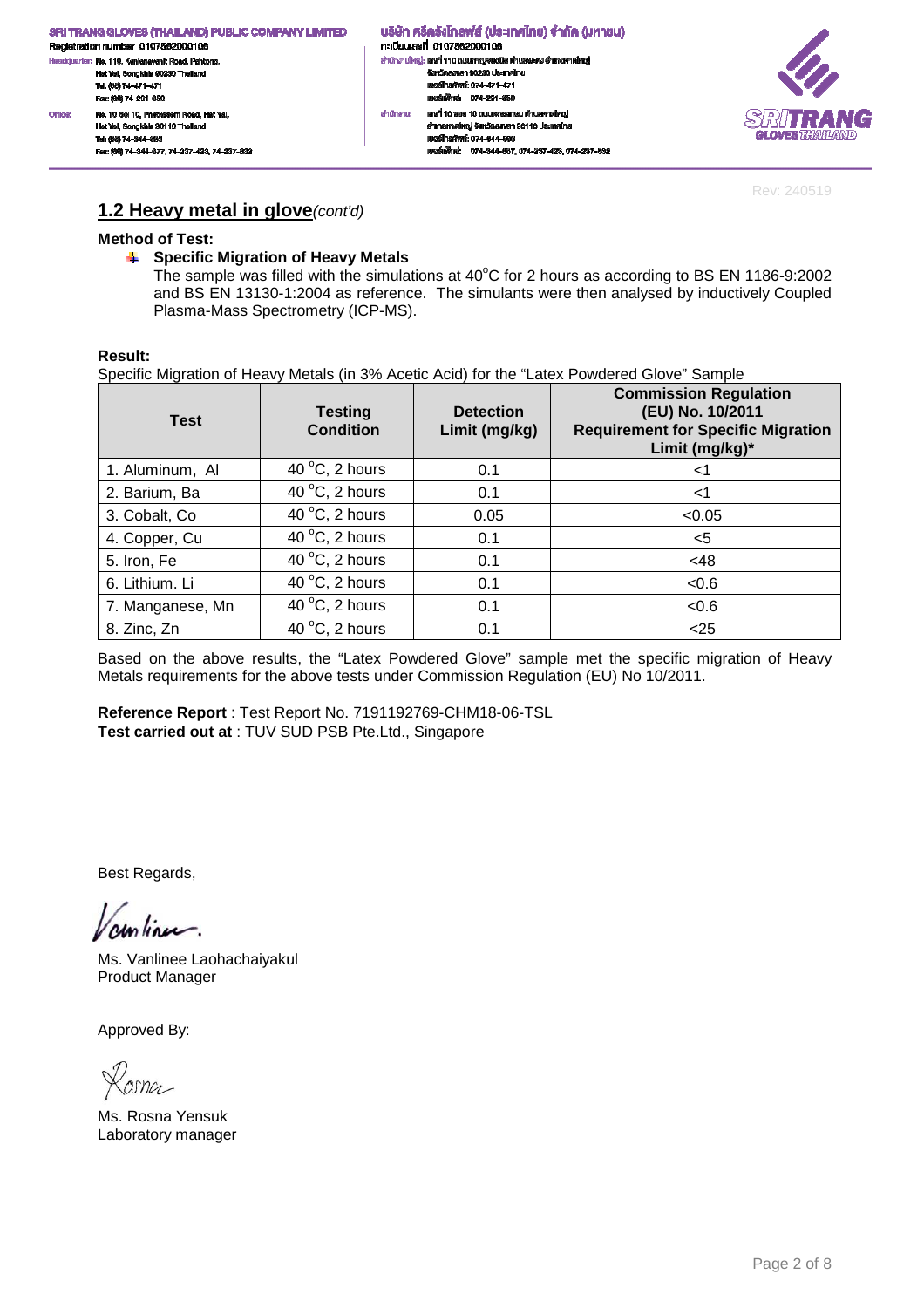Registration number 0107562000106 .<br>ciquarter: No. 110, Kanjanavanit Road, Pahtong, He Hat Yai, Songkhla 90230 Thailand<br>Tai: (66) 74-471-471 Fex: (66) 74-201-660 No. 10 Soi 10, Phetkasem Road, Hat Yal, Office Hat Yai, Songkhia 90110 Thailand

Tel: (66) 74-344-663 Fec: (66) 74-344-677, 74-237-423, 74-237-832 ้ บริษัท ศรีตรังโทลฟส์ (ประเทศไทย) จำกัด (มหาชน) n:iūsuiavī 0107562000106 สำนักงานใหญ่: เสงที่ 110 ถนนกาญจนวนิช พำบลพะตง อำเภอหาดใหญ่ งังหวัดสงหลา 90230 ประเทศไทย<br>เบอร์โทรศัพท์: 074-471-471 เมษร์แพ็กล่ะ 074-201-650 เลฟที่ 10 ซอย 10 ถนนเพชรเกษม ดำนลหาดใหญ่ ahūninu: อำเภอหาคใหญ่ จังหวัดสงขลา 90110 ประเทศไทย IUDS TrishWrf: 074-344-003

เบอร์แพ็กซ์: 074-344-667, 074-237-423, 074-237-632



Rev: 240519

## **2. FDA EXTRACTION TEST: CFR 177.2600**

Code of Federal Regulation, Title 21

Chapter 1 – food and drug Administration

Part 177.2600 – Rubber articles intended for repeated use

Sovent: Distilled water, n-Hexane

Sample: Latex Powdered Glove

#### **Result:**

| <b>EXTRACTION TIMES</b> | <b>SOVENT</b>   | <b>REQUIREMENT</b><br>$(mg/in.2)$ max. | <b>PASS/FAIL</b> |
|-------------------------|-----------------|----------------------------------------|------------------|
| First 7 hrs.            | Distilled water | 20                                     | <b>PASS</b>      |
| Next 2 hrs.             | Distilled water |                                        | <b>PASS</b>      |
| First 7 hrs.            | n-Hexane        | 175                                    | <b>PASS</b>      |
| Next 2 hrs.             | n-Hexane        |                                        | <b>PASS</b>      |

**Reference Report :** Test Report PN 143502-B **Test carried out at :** Akron Rubber Development Laboratory, Inc

Best Regards,

continue.

Ms. Vanlinee Laohachaiyakul Product Manager

,<br>coma

Ms. Rosna Yensuk Laboratory manager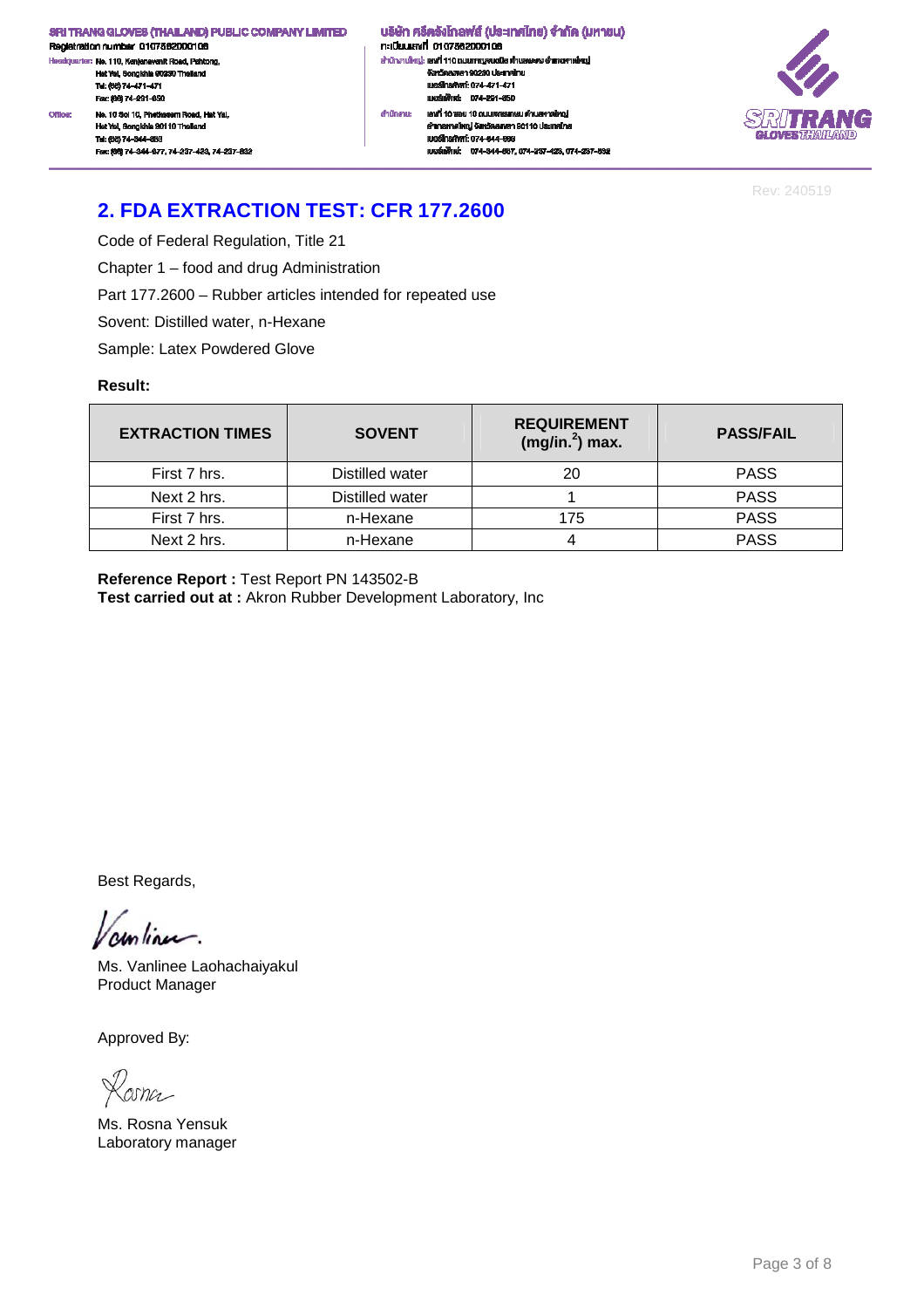Registration number 0107562000106 .<br>ciquarter: No. 110, Kanjanavanit Road, Pahtong, He Hat Yai, Songkhla 90230 Thailand Tel: (66) 74-471-471 Fex: (66) 74-291-650 No. 10 Soi 10, Phetkasern Road, Hat Yal, Office Hat Yai, Songkhia 90110 Thailand

Tel: (66) 74-344-663 Fec: (66) 74-344-677, 74-237-423, 74-237-832 ้ บริษัท ศรีครังโกลฟส์ (ประเทศไทย) จำกัด (มหาชน) n: เมียนเลงที่ 0107562000106 สำนักงานใหญ่: เสงที่ 110 ถนนกาญจนอนิช ด้านสพะดง อำเภอคาดใหญ่ งังหวัดสงหลา 90230 ประเทศไทย<br>เบอร์โทรศัพท์: 074-471-471 เมษร์แพ็กล่ะ 074-201-650 เลงที่ 10 ซอย 10 ถนนเพชรเกษม คำบลหาคใหญ่ ahūninu: อำเภอหาคใหญ่ จังหวัดสงขลา 90110 ประเทศไทย IUDS TrishWrf: 074-344-003 เนอร์เพ็กซ์: 074-344-667, 074-237-423, 074-237-632



Rev: 240519

### **3. Japan Food Sanitation Law (JFSL) 370 and its amendments**

Sample Description : Latex Powdered Glove

| <b>Test Parameter</b> | <b>Conclusion</b>                                       |             |
|-----------------------|---------------------------------------------------------|-------------|
|                       | 1. Lead (Total)                                         | <b>PASS</b> |
|                       | 2. Cadmium (Total)                                      | <b>PASS</b> |
|                       | 3. Phenol (Extractable)                                 | <b>PASS</b> |
|                       | 4. Extractable Formaldehyde                             | <b>PASS</b> |
|                       | 5. Extractable Zinc                                     | <b>PASS</b> |
|                       | 6. Heavy Metal (as Lead) in 4% acetic acid extraction   | <b>PASS</b> |
|                       | 7. Residue after Evaporation Test (Water & 20% ethanol) | <b>PASS</b> |
| 8.                    | Residue after Evaporation Test (4% acetic acid)         | <b>FAIL</b> |
|                       | 9. Migration of color Extraction (Water & 20% ethanol)  | <b>PASS</b> |
|                       | 10. 2-Mercaptoimidazoline Content                       | <b>PASS</b> |

#### **Test Requested**

Japan Ministry of Health and Welfare Notification No. 370 and amendments Part III Section D for the compliance of the provisions of paragraph 1 of Articles 7 and Articles 10 of Japan Food Sanitation Law (Law No.233)

#### **MATERIAL TEST**

**Method**: with reference of Section III of Japan Ministry of Health and Welfare Notification No. 370 and amendments.

| <b>Test Items</b>         | <b>Maximum Permissible Limit</b> |
|---------------------------|----------------------------------|
| <b>Total Lead content</b> | 100 uq/q                         |
| Total Cadmium content     | $100$ ug/g                       |
|                           |                                  |

\* ug/g: microgram per gram

#### **ELUTION TEST**

| <b>Test Items</b>     | Leaching<br><b>Condition</b> | Leaching<br><b>Solution</b> | <b>Maximum</b><br><b>Permissible Limit</b> |
|-----------------------|------------------------------|-----------------------------|--------------------------------------------|
| Phenol                | 60 °C, 30 min                | Water                       | 5 ug/mL                                    |
| Formaldehyde          | 60 °C, 30 min                | Water                       | Negative                                   |
| <b>Zinc</b>           | 60 °C, 30 min                | 4% acetic acid              | $15 \text{ ug/mL}$                         |
| Heavy Metal (as Lead) | 60 °C, 30 min                | 4% acetic acid              | 1 $ug/mL$                                  |
| Evaporation residue   | 60 °C, 30 min                | Water                       | 60 ug/mL                                   |
| Evaporation residue   | 60 °C, 30 min                | 4% acetic acid              | 60 ug/mL                                   |
| Evaporation residue   | 60 °C, 30 min                | 20% ethanol                 | 60 ug/mL                                   |

\* ug/mL: microgram per millilitre,

"Negative" mean it's not persence of color migration/ "Positive" mean it's persence of color migration

#### **ELUTION TEST**

| <b>Test Items</b>      | Leaching<br><b>Condition</b> | Leaching<br><b>Solution</b> | <b>Maximum</b><br><b>Permissible Limit</b> |
|------------------------|------------------------------|-----------------------------|--------------------------------------------|
| <b>Color Migration</b> | 60 °C, 30 min                | Water                       | Negative                                   |
| <b>Color Migration</b> | 60 °C, 30 min                | 4% acetic acid              | Negative                                   |
| <b>Color Migration</b> | 60 °C, 30 min                | 20% ethanol                 | Negative                                   |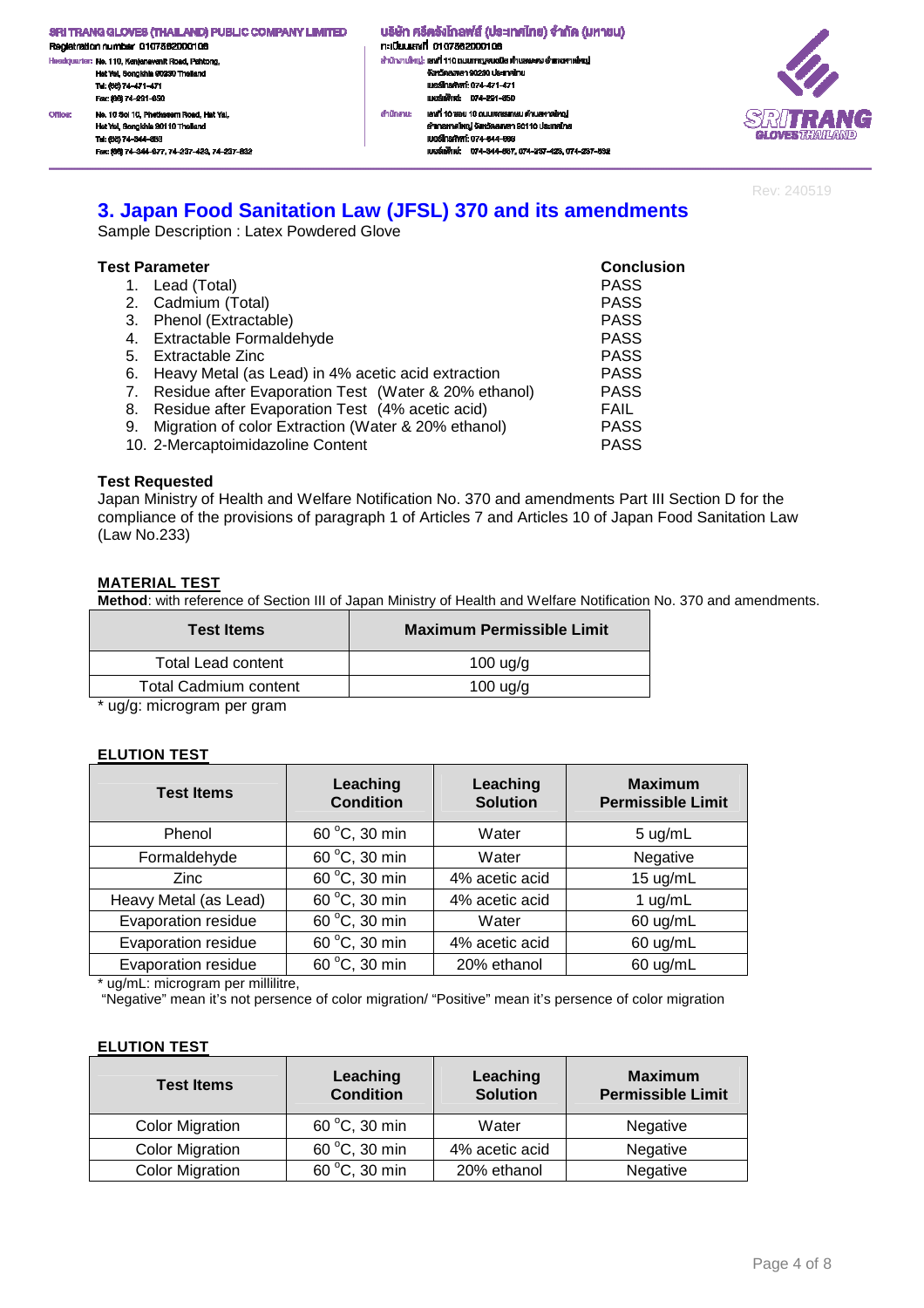|         | <b>SRI TRANG GLOVES (THAILAND) PUBLIC COMPANY LIMITED</b><br>Registration number 0107562000106                                                      |           | ้ บริษัท ศรีตรังโทลฟส์ (ประเทศไทย) จำกัด (มหาชน)<br>กะเมียนเลงที่ 0107562000106                                                                                        |                                    |
|---------|-----------------------------------------------------------------------------------------------------------------------------------------------------|-----------|------------------------------------------------------------------------------------------------------------------------------------------------------------------------|------------------------------------|
|         | Heedquarter: No. 110, Kanjanavanit Road, Pahtong,                                                                                                   |           | ่ สำนักงานใหญ่: เสงที่ 110 ถนนกาญจนอนิช คำบลพะคง อำเภอหาคใหญ่<br>จังหวัดสงหลา 90230 ประเทศไทย                                                                          |                                    |
|         | Hat Yai, Songkhla 90230 Thailand<br>Tel: (66) 74-471-471<br>Fex: (66) 74-291-650                                                                    |           | IUDŠÍNSPNYT: 074-471-471<br>เนอร์เฟ้าเร่: 074-291-650                                                                                                                  |                                    |
| Office: | No. 10 Soi 10, Photkasem Road, Hat Yal.<br>Hat Yai, Songkhla 90110 Thailand<br>Tel: (66) 74-344-663<br>Fec: (66) 74-344-677, 74-237-423, 74-237-832 | สำนักงาน: | เองที่ 10 ซอย 10 ณนเพชรทษม คำบลหาคใหญ่<br>อำเภอหาคใหญ่ จังหวัดสงขอา 90110 ประเทศไทย<br>IUDS Inselwri: 074-344-883<br>IUDSINVITRE 074-344-667, 074-237-423, 074-237-632 | SRITRAN<br><b>GLOVES THAN LAWD</b> |

Rev: 240519

M

#### **2-MERCAPTOIMIDAZOLINE CONTENT** (cont'd)

Method: with reference of Section III of Japan Ministry of Health and Welfare Notification No. 370 and amendments.

| <b>Test Items</b>     | <b>Reporting Limit</b><br>(ug/g) | <b>Requirement</b> |
|-----------------------|----------------------------------|--------------------|
| 2-Mercaptoimidazoline | 20                               | Negative           |
| Comment               | <b>PASS</b>                      |                    |

**Reference Report :** Test Report No. 3920560 **Test carried out at :** SGS (Thailand) Limited

Best Regards,

amlinu.

Ms. Vanlinee Laohachaiyakul Product Manager

Kosna

Ms. Rosna Yensuk Laboratory manager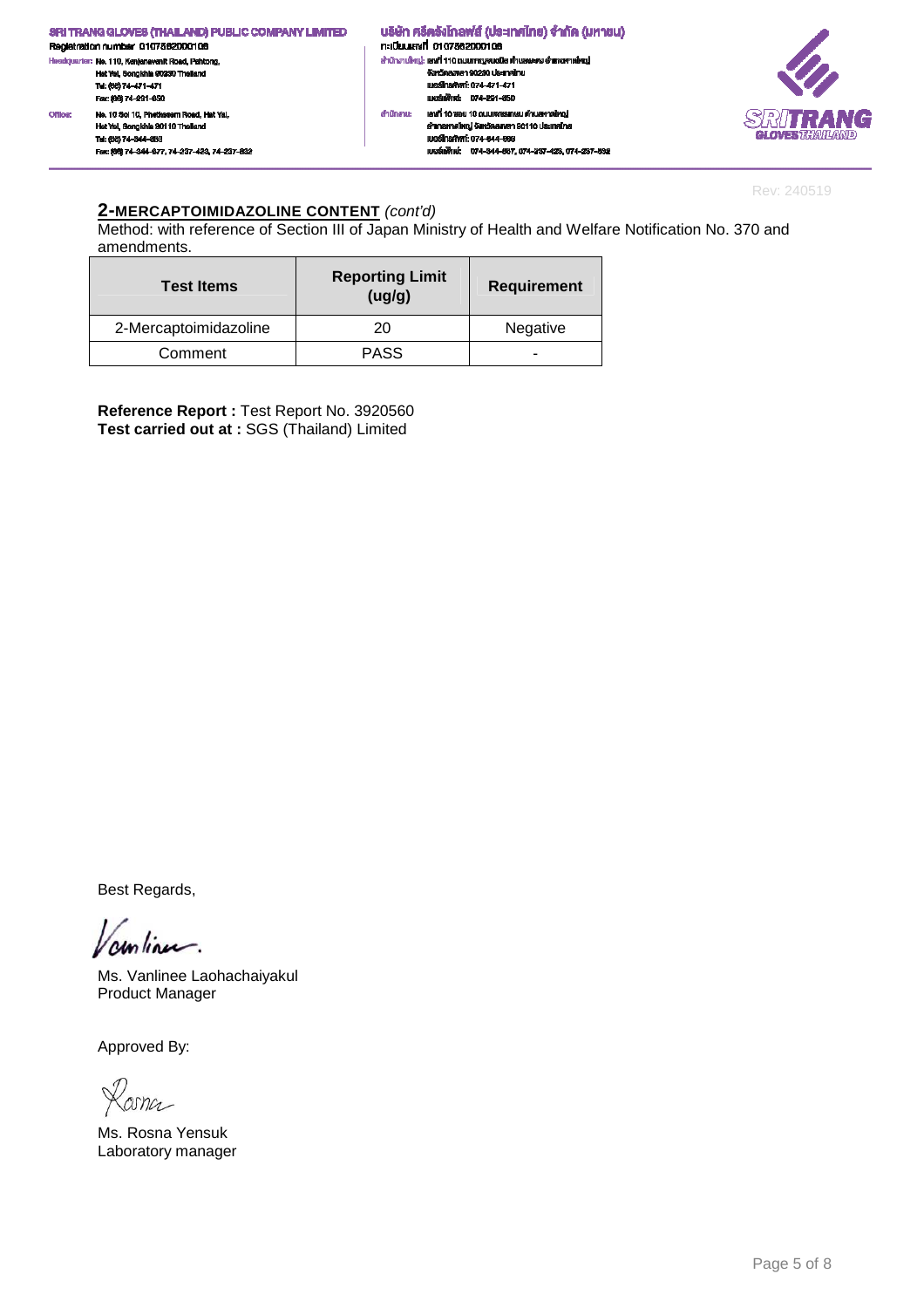.<br>dquarter: No. 110, Kanjanavanit Road, Pahtong, H. Hat Yai, Songkhla 90230 Thailand Tel: (66) 74-471-471 Fex: (66) 74-291-650 No. 10 Soi 10, Phetkasern Road, Hat Yal, Office: Hat Yai, Songkhia 90110 Thailar .<br>Ki Tel: (66) 74-344-663

Fec: (66) 74-344-677, 74-237-423, 74-237-832

#### ้นธิษัท ศรีตรังโทลฟส์ (ประเทศไทย) จำกัด (มหาชน) n: เมียนเลงที่ 0107562000106 สำนักงานใหญ่: เสงที่ 110 ถนนกาญจนอนิช ด้านสพะดง อำเภอคาดใหญ่ งังหวัดสงพลา 90230 ประเทศไทย<br>เบอร์โทรศัพท์: 074-471-471 เนอร์เฟิกซ์: 074-291-650 เลฟที่ 10 ซอย 10 ถนนเพชรเกษม ดำนลหาดใหญ่ ahūninu: อำเภอหาคใหญ่ จังหวัดสมุขยา 90110 ประเทศไทย IUDS TrishWrf: 074-344-003 เบอร์แพ็กซ์: 074-344-667, 074-237-423, 074-237-632



Rev: 240519

## **4. EU No. 93/11/EEC (BS EN 12868:1999)**

#### **Method of Test:**

Sample preparation with reference to BS EN 12868:1999 : Child use and care articles – Methods for determining the release of N-Nitrosamines and N-Nitrosatable substances from elastomer or rubber teats and soother, followed by analysis using Gas Chromatography combined with the Nitrogen Chemiluminescence Detecter (GC-NCD)

#### **Result:**

The Analytical Results of N-Nitrosamines for "Latex powdered" Sample

| <b>Test</b>                       | BS EN 12868: 1999 (E),<br><b>N-Nitrosamines and</b><br>N-Nitrosatable Release<br>and Torelances | <b>Inferred Result</b> |
|-----------------------------------|-------------------------------------------------------------------------------------------------|------------------------|
| N-Nitrosatable substances (mg/kg) | Max $0.1$ mg/kg                                                                                 | Fail                   |
| N-Nitrosamines (mg/kg)            | Max $0.01$ mg/kg                                                                                | Pass                   |

**Reference Report :** Test Report No. 7191160481-CHM17-01A-TQY, 7191160481-CHM17-01B-TQY **Test carried out at** : TUV SUD PSB Pte.Ltd., Singapore

Best Regards,

unlinu.

Ms. Vanlinee Laohachaiyakul Product Manager

Ms. Rosna Yensuk Laboratory manager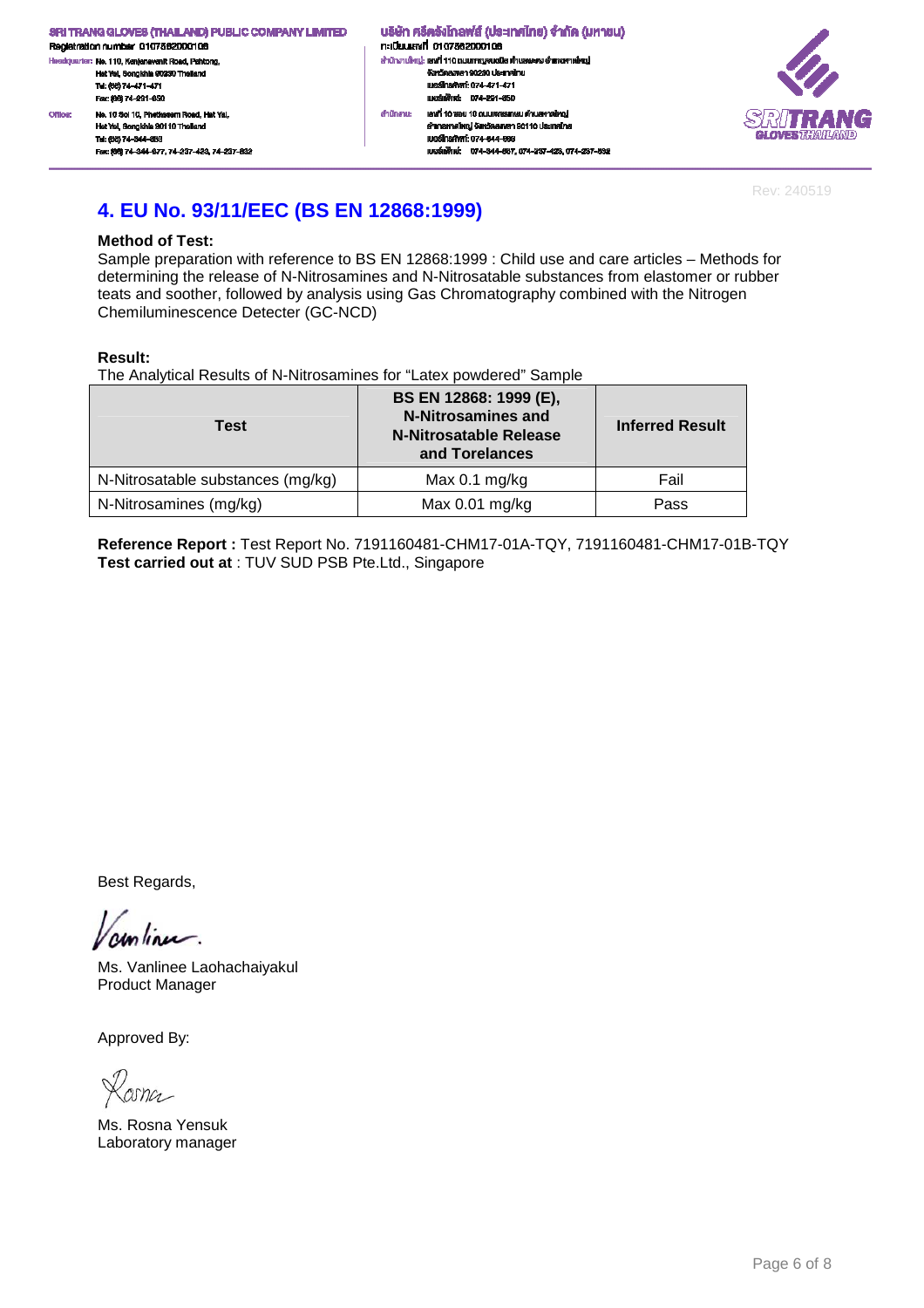Registration number 0107562000106 H. dquarter: No. 110, Kanjanavanit Road, Pahtong, Hat Yai, Songkhla 90230 Thailand Tel: (66) 74-471-471 Fex: (66) 74-291-650 No. 10 Soi 10, Phetkasern Road, Hat Yal, Office: Hat Yai, Songkhla 90110 Thaila

Tel: (66) 74-344-663 Fex: (66) 74-344-677, 74-237-423, 74-237-632

้นธิษัท ศรีตรังโทลฟส์ (ประเทศไทย) จำกัด (มหาชน) n:iūsuiavn 0107562000106 สำนักงานใหญ่: เสงที่ 110 ถนนกาญจนอนิช ด้านสพะดง อำเภอคาดใหญ่ จังหวัดสงพลา 90230 ประเทศไทย LINGTON MOTOR 074-471-471 เนอร์เฟิกล่ะ 074-201-650 สำนักงาน: เลงที่ 10 ซอย 10 ถนนเพชรทาษม ดำนลหาดใหญ่ อำเภอหาคใหญ่ จังหวัดสงขลา 90110 ประเทศไทย IUDS TrishWrf: 074-344-003

และเพื่อน่ะ 074-344-667 074-237-423 074-237-832



Rev: 240519

# **5. BfR Recommendation XXI**

#### **Method of Test:**

(Based on Natural and synthetic Rubber-2.3 Category 3)

#### **1. Preparation of test Specimen**

Only the exterior of the glove sample was performed for the test.

**2. Global migration Content with Aqueous Food Simulant (Dl Water, 3% Acetic Acid &10% Ethanol)** 

According to BfR Recommendation XXI with reference to EN 1186-9:2002 – Test Methods for overall migration into aqueous food simulants by article filling.

The residue from the above 3% Acetic Acid was further extracted with Hexane for the organic components.

#### **3. Specific Migration Content using Aqueous Food Simulant (DI Water)**

According to BfR Recommendation XXI with reference to EN 1186-9:2002 – Test Methods for overall migration into aqueous food simulants by article filling.

#### **a) Specific Migration of Formaldehyde**

The simulants extracts was analysed by UV Spectrophotometer after derivatization with Acetylacetone.

#### **b) Specific Migration of Primary Arylamines and Secondary Arylamines**

The stimulant was extracted by organic solvent and analysed by Gas Chromatography Mass Spectrometry after proper treatment.

#### **c) Specific Migration of Nitrosamines**

The stimulant was extracted by organic solvent and analysed by Gas Chromatography combined with the Nitrogen Chemiluminescence Detector after proper treatment.

#### **4. Lead and Zinc content**

According to BfR Recommendation XXI, sample analysis was conducted by acid digestion, followed by ICP-Atomic Emission Spectrometry (ICP-AES).

#### **Result:**

**Table 1: Global Migration Content with Food Simulant for the "Latex Powdered Glove" Sample** 

| <b>Type of simulant</b> | <b>Testing</b><br><b>Condition</b> | <b>BfR XXI Category 3</b><br><b>Requirement for Global Migration</b><br>$(mg/dm^2)$ |  |
|-------------------------|------------------------------------|-------------------------------------------------------------------------------------|--|
| 1. DI Water             | $40^{\circ}$ C, 10 mins            | $10 \text{ max}$                                                                    |  |
| 2. 3% Acetic Acid       | $40^{\circ}$ C, 10 mins            | 50 max                                                                              |  |
| 3.10% Ethanol           | $\overline{40^{\circ}C}$ , 10 mins | 10 max                                                                              |  |

#### **Table 2 : Global Migration Content with Food Simulant for the "Latex Powdered Glove" Sample**

| <b>Type of simulant</b> | <b>Testing</b><br><b>Condition</b> | <b>BFR XXI, 2.3 Category 3</b><br><b>Requirement for Global Migration</b><br><b>Of Organic Components</b><br>$(mg/dm^2)$ |
|-------------------------|------------------------------------|--------------------------------------------------------------------------------------------------------------------------|
| 1. 3% Acetic Acid       | $40^{\circ}$ C, 10 mins            | 10 max                                                                                                                   |

#### **Table 3 : Specific Migration of Formaldehyde in Food simulant for "Latex Powdered Glove"Sample**

| <b>Type of simulant</b> | <b>Testing</b><br><b>Condition</b> | <b>BfR XXI Category 3</b><br><b>Requirement for Specific Migration Content</b><br>$(\mu q/m)$ |
|-------------------------|------------------------------------|-----------------------------------------------------------------------------------------------|
| Distilled Water         | $40^{\circ}$ C, 10 mins            | max<br>10.                                                                                    |

a) The method detection limit was 1  $\mu$ g/ml.